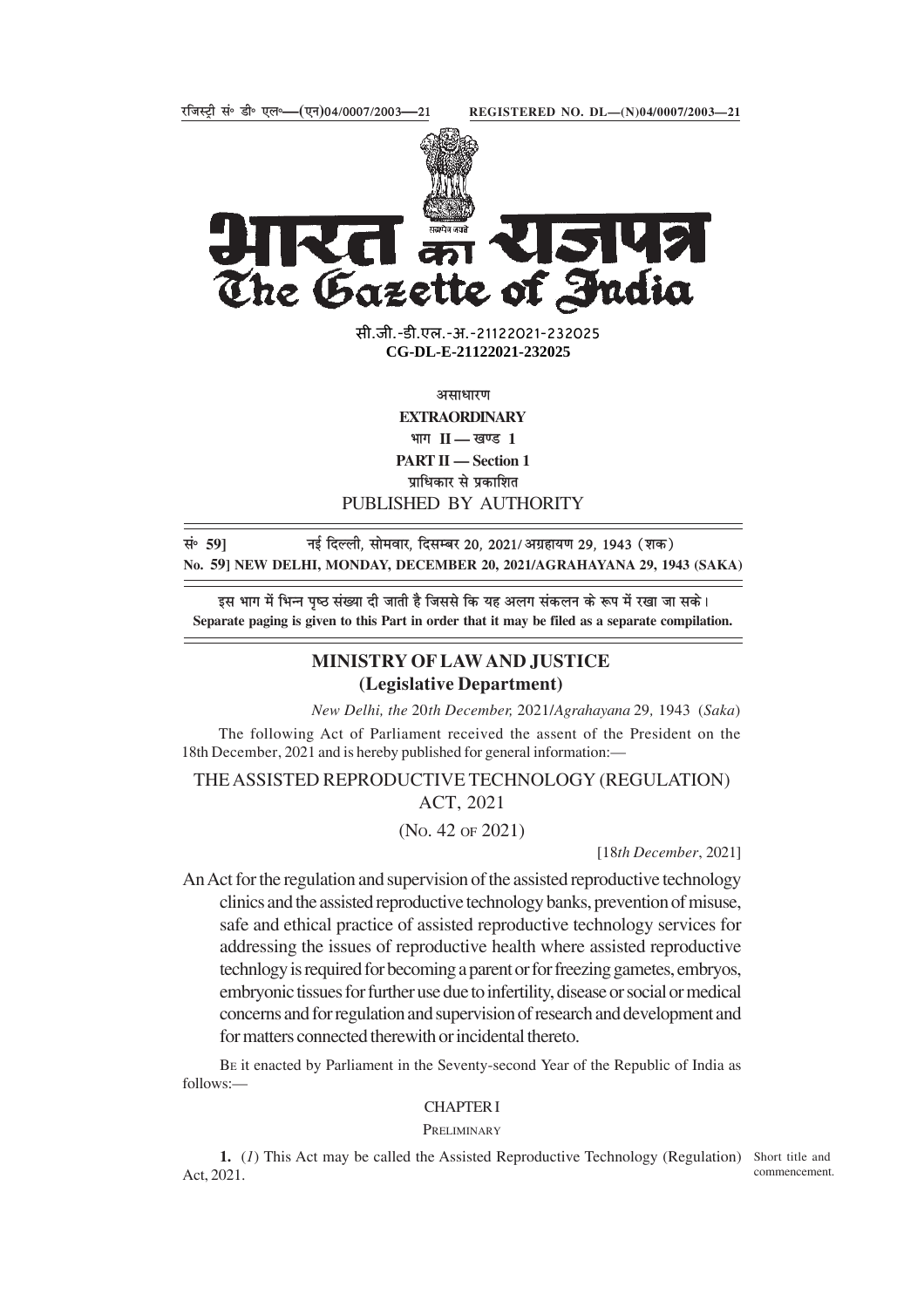(*2*) It shall come into force on such date as the Central Government may, by notification in the Official Gazette, appoint.

Definitions.

**2.** (*1*) In this Act, unless the context otherwise requires,—

(*a*) "assisted reproductive technology" with its grammatical variations and cognate expressions, means all techniques that attempt to obtain a pregnancy by handling the sperm or the oocyte outside the human body and transferring the gamete or the embryo into the reproductive system of a woman;

(*b*) "assisted reproductive technology bank" means an organisation which shall be responsible for collection of gametes, storage of gametes and embryos and supply of gametes to the assisted reproductive technology clinics or their patients;

(*c*) "assisted reproductive technology clinic" means any premises equipped with requisite facilities and medical practitioners registered with the National Medical Commission for carrying out the procedures related to the assisted reproductive technology;

(*d*) "child" means any individual born through the use of the assisted reproductive technology;

(*e*) "commissioning couple" means an infertile married couple who approach an assisted reproductive technology clinic or assisted reproductive technology bank for obtaining the services authorised of the said clinic or bank;

(*f*) "embryo" means a developing or developed organism after fertilisation till the end of fifty-six days from the day of fertilisation;

(*g*) "gamete" means sperm and oocyte;

(*h*) "gamete donor" means a person who provides sperm or oocyte with the objective of enabling an infertile couple or woman to have a child;

(*i*) "gynaecologist" shall have the same meaning as assigned to it in the Pre-conception and Pre-natal Diagnostic Techniques (Prohibition of Sex Selection) Act, 1994;

57 of 1994.

(*j*) "infertility" means the inability to conceive after one year of unprotected coitus or other proven medical condition preventing a couple from conception;

(*k*) "National Board" means the National Assisted Reproductive Technology and Surrogacy Board to be constituted under sub-section (*1*) of section 15 of the Surrogacy Act;

(*l*) "National Registry" means the National Assisted Reproductive Technology and Surrogacy Registry established under section 9;

(*m*) "notification" means a notification published in the Official Gazette;

(*n*) "patients" means an individual or couple who comes to any registered assisted reproductive technology clinic for management of infertility;

(*o*) "prescribed" means prescribed by rules made under this Act;

(*p*) "appropriate authority" means the authority appointed under section 12;

(*q*) "regulations" means the regulations made by the National Board under this Act;

(*r*) "sperm" means the mature male gamete;

(*s*) "State Board" means a State Assisted Reproductive Technology and Surrogacy Board to be constituted under sub-section (*1*) of section 24 of the Surrogacy Act;

(*t*) "Surrogacy Act" means the Surrogacy (Regulation) Act, 2021; and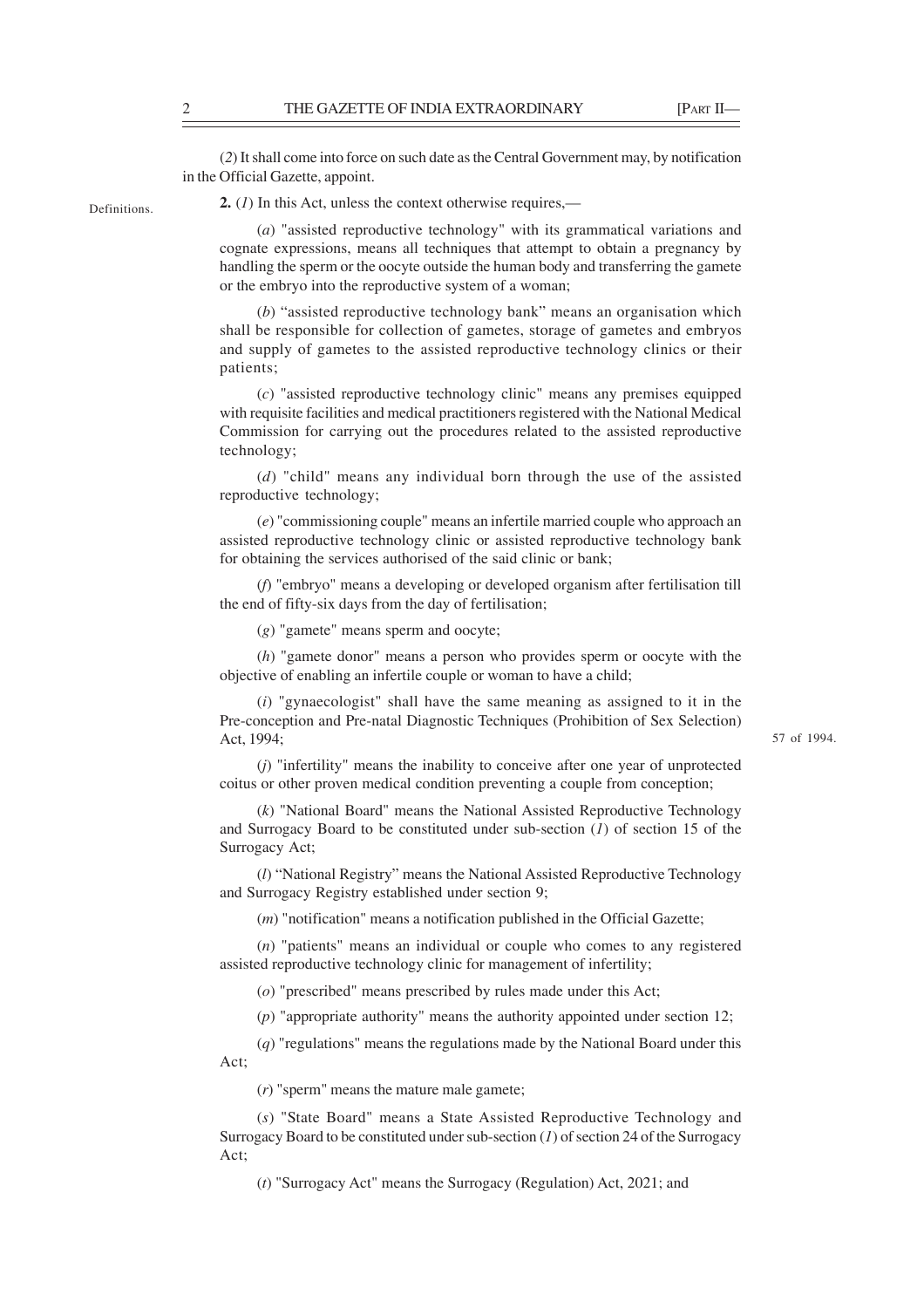(*u*) "woman" means any woman above the age of twenty-one years who approaches an assisted reproductive technology clinic or assisted reproductive technology bank for obtaining the authorised services of the clinic or bank.

(*2*) The expressions "clinics" and "banks" occurring in this Act shall be construed as "assisted reproductive technology clinics" and "assisted reproductive technology banks".

(*3*) Words and expressions used herein and not defined in this Act but defined in the Surrogacy (Regulation) Act shall have the meanings respectively assigned to them in that Act.

### CHAPTER II

#### AUTHORITIES TO REGULATE ASSISTED REPRODUCTIVE TECHNOLOGY

## A. THE NATIONAL ASSISTED REPRODUCTIVE TECHNOLOGY AND SURROGACY BOARD

**3.** The National Assisted Reproductive Technology and Surrogacy Board to be constituted under sub-section (*1*) of section 15 of the Surrogacy Act shall be the National Board for the purposes of this Act.

National Assisted Reproductive Technology and Surrogacy Board.

Application of provisions of Surrogacy Act with respect to National Board.

**4.** Subject to the provisions of this Act and the rules made thereunder, the provisions of the Surrogacy Act relating to—

(*i*) constitution of the National Assisted Reproductive Technology and Surrogacy Board;

(*ii*) term of office of Members of the National Board;

(*iii*) meetings of the National Board;

(*iv*) vacancies, etc., not to invalidate proceedings of the National Board;

(*v*) disqualifications for appointment as Member of the National Board;

(*vi*) temporary association of persons with the National Board for particular purposes;

(*vii*) authentication of orders and other instruments of the National Board; and

(*viii*) eligibility of Members of the National Board for re-appointment,

shall, *mutatis mutandis*, apply, so far as may be, in relation to assisted reproductive technology as they apply in relation to surrogacy, as if they are enacted under this Act.

**5.** The National Board shall exercise and discharge the following powers and functions, namely:—

Powers and functions of National Board.

(*a*) to advise the Central Government on policy matters relating to the assisted reproductive technology;

(*b*) to review and monitor the implementation of the Act, rules and regulations made thereunder and recommend to the Central Government, any suitable changes therein;

(*c*) to lay down code of conduct to be observed by persons working at clinics and banks, to set the minimum standards of physical infrastructure, laboratory and diagnostic equipment and expert manpower to be employed by clinics and banks;

(*d*) to oversee the performance of various bodies constituted under this Act and take appropriate steps to ensure their effective performance;

(*e*) to supervise the functioning of the National Registry and liaison with the State Boards;

(*f*) to pass orders as per the provisions made under this Act; and

(*g*) such other powers and functions as may be prescribed.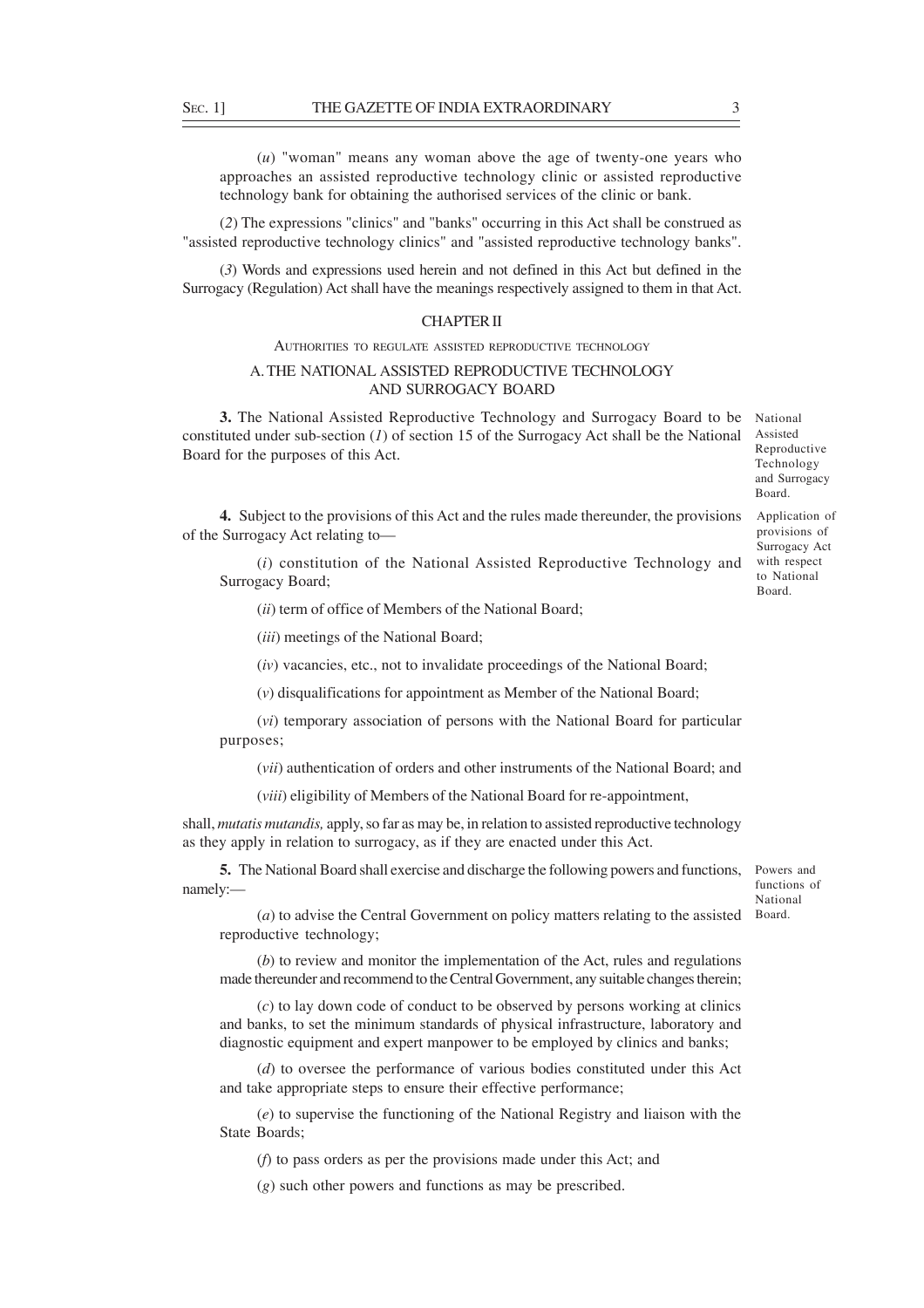## B. STATE ASSISTED REPRODUCTIVE TECHNOLOGY AND SURROGACY BOARD

**6.** The State Assisted Reproductive Technology and Surrogacy Board to be constituted under sub-section (*1*) of section 24 of the Surrogacy Act shall be the State Board for the purposes of this Act. State Assisted Reproductive

> **7.** Subject to the provisions of this Act and the rules made thereunder, the provisions of the Surrogacy Act relating to—

(*i*) constitution of the State Assisted Reproductive Technology and Surrogacy Board;

- (*ii*) composition of the State Board;
- (*iii*) term of office of members of the State Board;
- (*iv*) meetings of the State Board;
- (*v*) vacancies, etc., not to invalidate proceedings of the State Board;
- (*vi*) disqualifications for appointment as member of the State Board;

(*vii*) temporary association of persons with the State Board for particular purposes;

(*viii*) authentication of orders and other instruments of the State Board; and

(*ix*) eligibility of member of the State Board for re-appointment,

shall, *mutatis mutandis,* apply, so far as may be, in relation to assisted reproductive technology as they apply in relation to surrogacy, as if they are enacted under this Act.

**8.** (*1*) Subject to the provisions of this Act and the rules and regulations made thereunder, the State Board shall have the responsibility to follow the policies and plans laid by the National Board for clinics and banks in the State. functions of

> (*2*) Without prejudice to the generality of the provisions contained in sub-section (*1*), the State Board, taking into account the recommendations, policies and regulations of the National Board, shall—

(*a*) co-ordinate the enforcement and implementation of the policies and guidelines for assisted reproduction; and

(*b*) such other powers and functions as may be prescribed.

(*3*) In the exercise of its functions under this Act, the State Board shall give such directions or pass such orders as directed by the National Board.

### C. THE NATIONAL ASSISTED REPRODUCTIVE TECHNOLOGY AND SURROGACY REGISTRY AND THE APPROPRIATE ASSISTED REPRODUCTIVE TECHNOLOGY AND SURROGACY AUTHORITY

Establishment of National Registry of clinics and banks.

Composition of National Registry.

**9.** The Central Government may, within a period of ninety days from the date of commencement of this Act, by notification, establish for the purposes of this Act and Surrogacy Act, a Registry to be called the National Assisted Reproductive Technology and Surrogacy Registry.

**10.** The National Registry referred to in section 9 shall consist of such scientific, technical, administrative and supportive staff and the terms and conditions of their service shall be such as may be prescribed.

Functions of National Registry.

**11.** The National Registry shall discharge the following functions, namely:—

(*a*) it shall act as a central database in the country through which the details of all the clinics and banks of the country including nature and types of services provided by them, outcome of the services and other relevant information shall be obtained on regular basis;

(*b*) it shall assist the National Board in its functioning by providing the data generated from the central database of the Registry;

Technology and Surrogacy Board. Application

of provisions of Surrogacy Act with respect to State Board.

Powers and

State Board.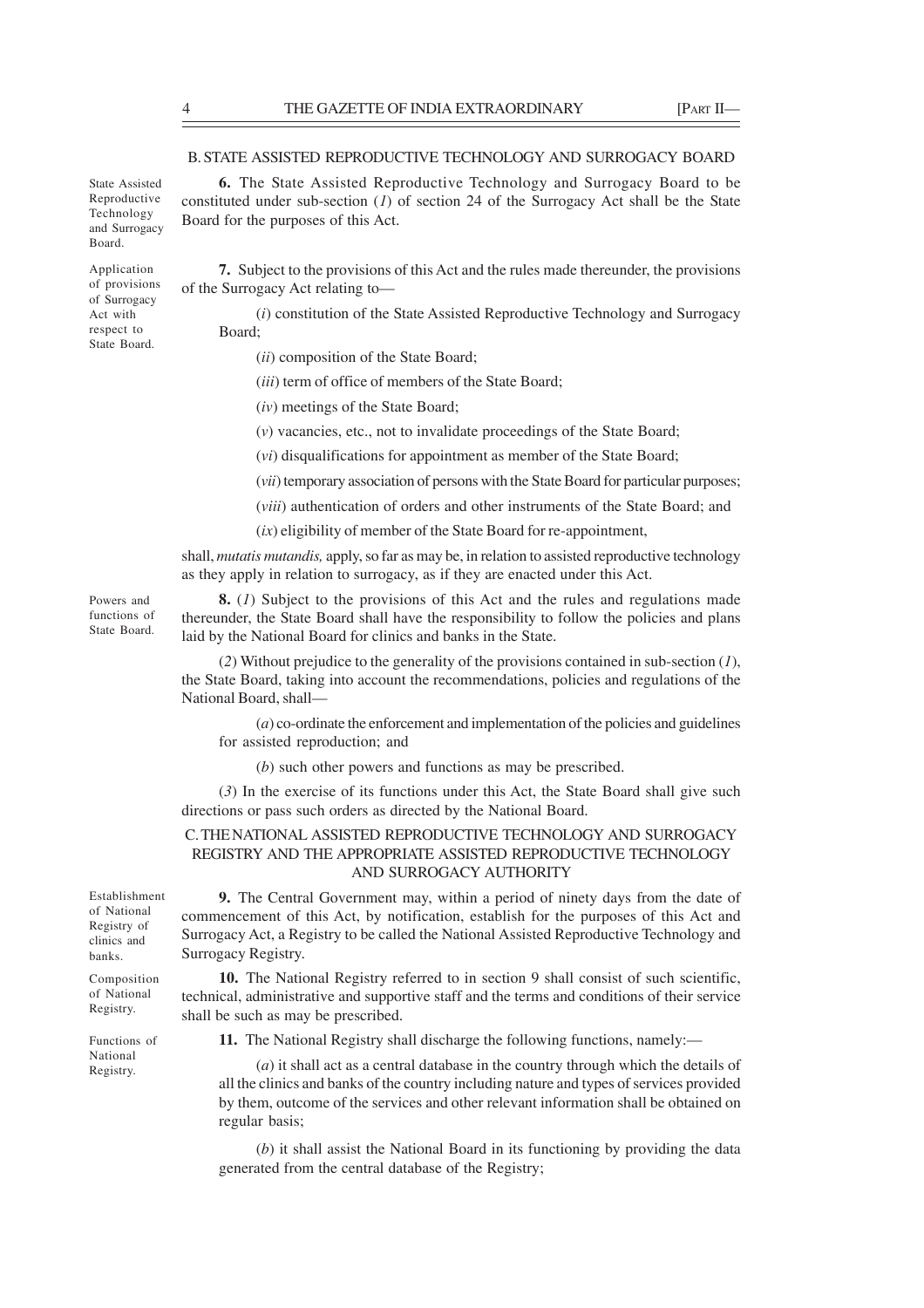(*c*) the data generated from the National Registry shall be utilised by the National Board for making policies, guidelines and shall help in identifying new research areas and conducting research in the area of assisted reproduction and other related fields in the country; and

(*d*) such other functions as may be prescribed.

**12.** (1) The Central Government shall, within a period of ninety days from the date of Appointment commencement of this Act, by notification, appoint one or more appropriate assisted reproductive technology and surrogacy authorities for each of the Union territories for the purposes of this Act and the Surrogacy Act. of appropriate authority.

(*2*) The State Government shall, within a period of ninety days from the date of commencement of this Act, by notification, appoint one or more appropriate assisted reproductive technology and surrogacy authorities for the whole or any part of the State for the purposes of this Act and the Surrogacy Act.

(*3*) The appropriate authority, under sub-section (*1*) or sub-section (*2*), shall,—

(*a*) when appointed for the whole of the State or the Union territory, consist of—

(*i*) an officer of or above the rank of the Joint Secretary of the Health and Family Welfare Department—Chairperson, *ex officio;*

(*ii*) an officer of or above the rank of the Joint Director of the Health and Family Welfare Department — Vice Chairperson, *ex officio;*

(*iii*) an eminent woman representing women's organisation—member;

(*iv*) an officer of Law Department of the State or the Union territory concerned not below the rank of a Deputy Secretary—member, *ex officio;* and

(*v*) an eminent registered medical practitioner—member:

Provided that any vacancy occurring therein shall be filled within one month of the occurrence of such vacancy;

(*b*) when appointed for any part of the State or the Union territory, the officers of such other rank as the State Government or the Central Government, as the case may be, may deem fit.

(*4*) The members of appropriate authority, other than *ex officio* members, shall receive only compensatory travelling expenses for attending the meetings of such Authority.

**13.** The appropriate authority shall discharge the following functions, namely:—

Functions of appropriate authority.

(*a*) to grant, suspend or cancel registration of a clinic or bank;

(*b*) to enforce the standards to be fulfilled by the clinic or bank;

(*c*) to investigate complaints of breach of the provisions of this Act, rules and regulations made thereunder and take legal action as per provisions of this Act;

(*d*) to take appropriate legal action against the misuse of assisted reproductive technology by any person and also to initiate independent investigations in such matter;

(*e*) to supervise the implementation of the provisions of this Act and the rules and regulations made thereunder;

(*f*) to recommend to the National Board and State Boards about the modifications required in the rules and regulations in accordance with changes in technology or social conditions;

(*g*) to take action after investigation of complaints received by it against the assisted reproductive technology clinics or banks; and

(*h*) such other functions as may be prescribed.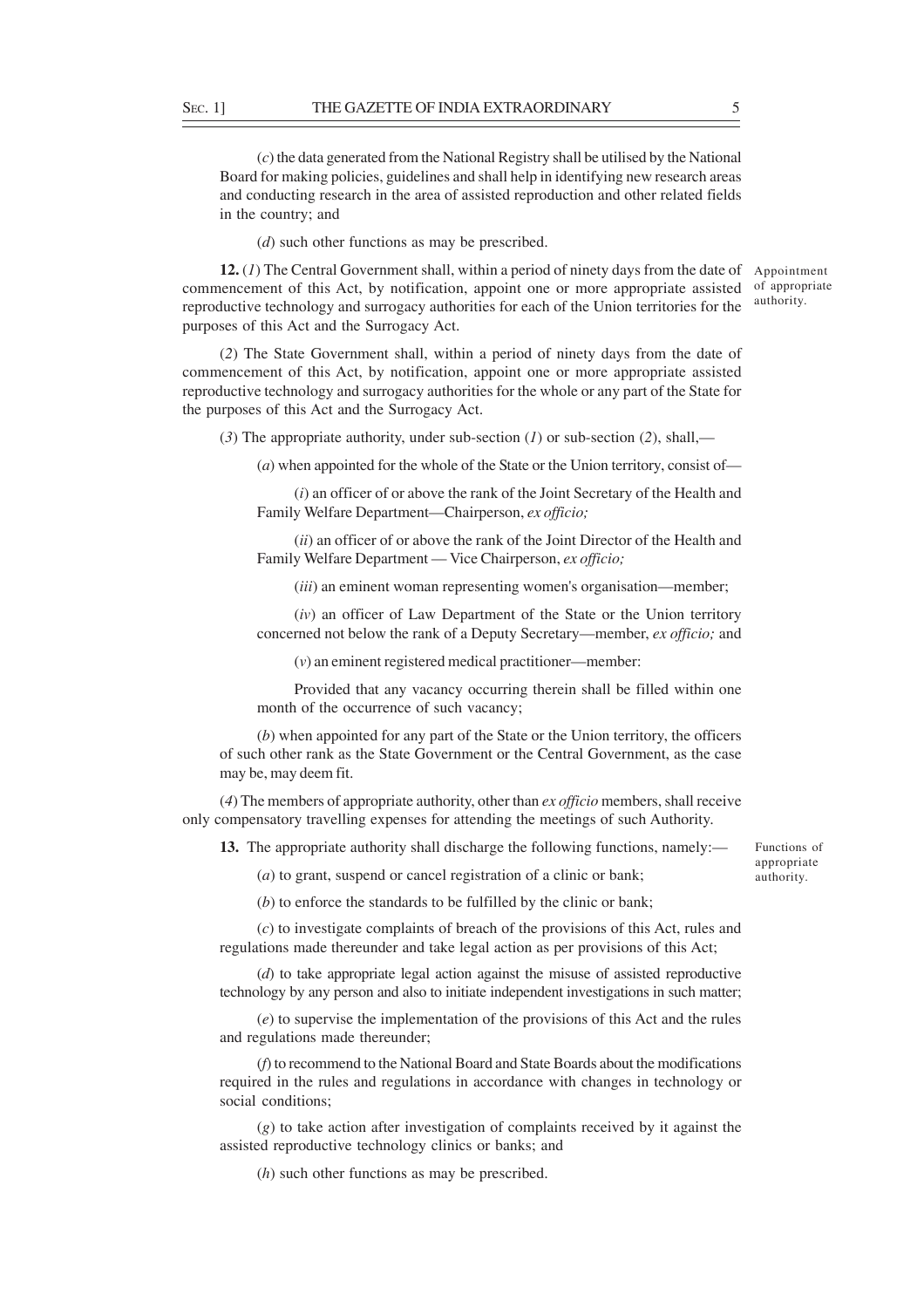Powers of appropriate authority.

**14.** (*1*) The appropriate authority shall exercise the powers in respect of the following matters, namely:—

(*a*) summoning of any person who is in possession of any information relating to violation of the provisions of this Act and the rules and regulations made thereunder;

(*b*) production of any document or material object relating to clause (*a*);

(*c*) searching of any place suspected to be violating the provisions of this Act and the rules and regulations made thereunder; and

(*d*) such other powers as may be prescribed.

(*2*) The appropriate authority shall maintain the details of registration of assisted reproductive technology clinics and banks, cancellation of registration, renewal of registration, grant of certificates to the commissioning couple and woman or any other matter pertaining to grant of licence and the like of the clinic or bank in such format as may be prescribed and submit the same to the National Board.

### CHAPTER III

#### PROCEDURES FOR REGISTRATION

**15.** (*1*) No person shall establish any clinic or bank for undertaking assisted reproductive technology or to render assisted reproductive technology procedures in any form unless such clinic or bank is duly registered under this Act.

(*2*) Every application for registration under sub-section (*1*) shall be made to the National Registry through the appropriate assisted reproductive technology and surrogacy authority in such form, manner and shall be accompanied by such fees as may be prescribed.

(*3*) Every clinic or bank which is conducting assisted reproductive technology, partly or exclusively shall, within a period of sixty days from the date of establishment of the National Registry, apply for registration:

Provided that such clinics and banks shall cease to conduct any such counselling or procedures on the expiry of six months from the date of commencement of this Act, unless such clinics and banks have applied for registration and is so registered separately or till such application is disposed of, whichever is earlier.

(*4*) No clinics or banks shall be registered under this Act, unless the appropriate authority is satisfied that such clinics and banks are in a position to provide such facilities and maintain such equipment and standards including specialised manpower, physical infrastructure and diagnostic facilities as may be prescribed.

Grant of registration.

**16.** (*1*) On receipt of the application under sub-section (*1*) of section 15, the appropriate authority shall within a period of thirty days—

(*i*) grant registration subject to the provisions of this Act and the rules and regulations made thereunder, and provide a registration number to the applicant; or

(*ii*) reject the application for reasons to be recorded in writing, if such application does not conform to the provisions of this Act or the rules or regulations made thereunder:

Provided that no application shall be rejected unless the applicant has been given an opportunity of being heard in the matter.

(*2*) If the appropriate authority fails to grant the registration or reject the application, as the case may be, as provided under sub-section (*1*), the appropriate authority shall, within a period of seven days from the expiry of the said period of thirty days specified under sub-section (*1*), provide a reason for the failure to process the application.

Registration of assisted reproductive technology clinic or assisted reproductive technology bank.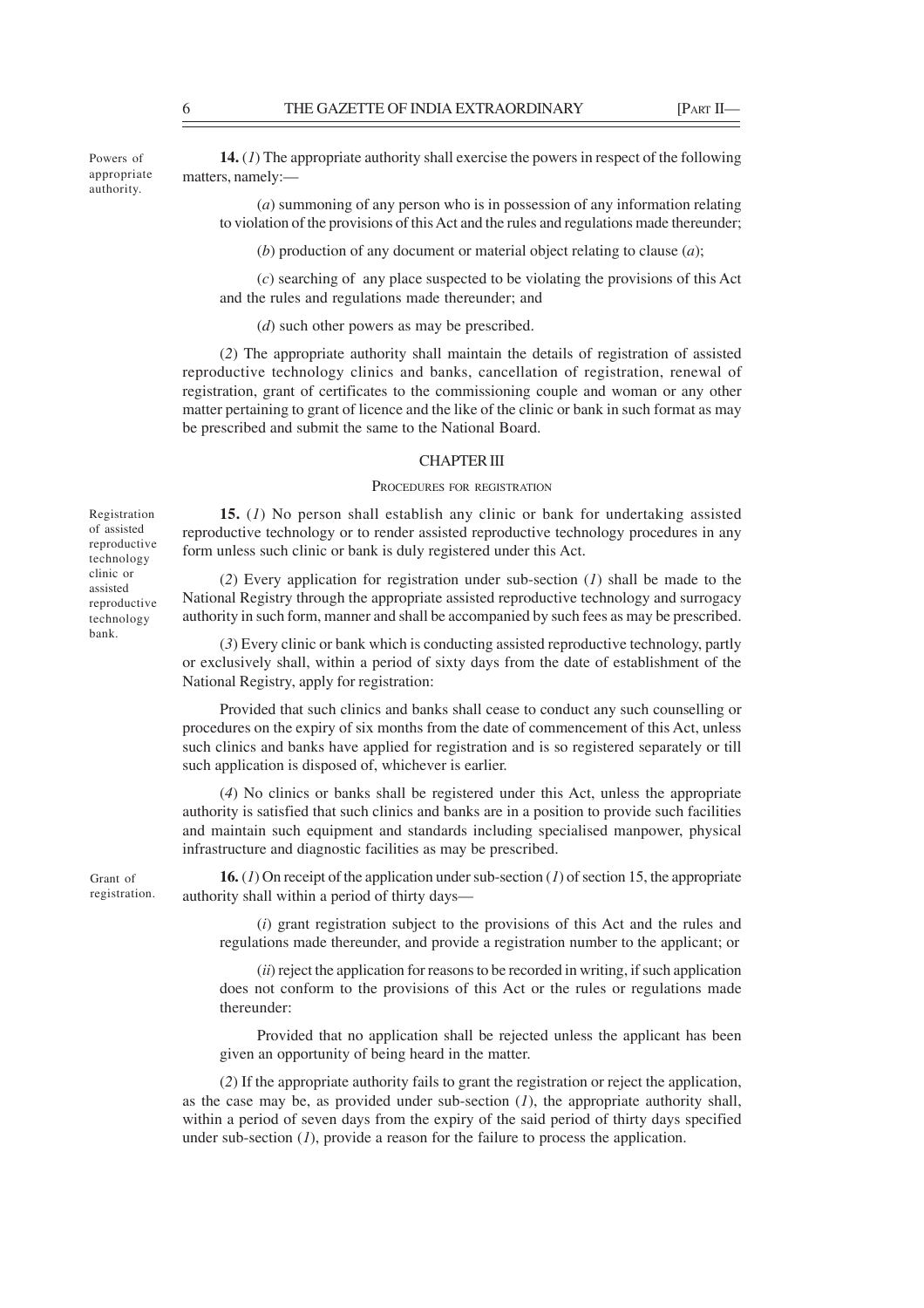(*3*) The appropriate authority shall, within a period of one month of registration being granted under this section, intimate such registration to the State Board.

(*4*) The State Board shall maintain a record of all registrations applied for and granted under this section.

(*5*) No registration shall be granted unless the State Board has inspected the premises of the applicant.

(*6*) The registration granted under this section shall be valid for a period of five years from the date of registration granted by the appropriate authority.

(*7*) The certificate of registration shall be displayed by the clinic or bank at a conspicuous place and such certificate shall contain the duration of validity of such registration.

17. The registration granted under section 16, may be renewed for a further period of Renewal of five years by the appropriate authority, on an application made by the applicant, under such registration. conditions, in such form and on payment of such fee as may be prescribed:

Provided that no application for renewal of registration shall be rejected without giving an opportunity of being heard to the applicant.

**18.** (*1*) The appropriate authority may on receipt of a complaint, issue a notice to the clinic or bank to show cause as to why its registration should not be suspended or cancelled for the reasons mentioned in the notice.

(*2*) If after giving a reasonable opportunity of being heard to the clinic or bank, the appropriate authority is satisfied that there has been a breach of the provision of this Act or the rules or regulations made thereunder or if the data obtained from them periodically do not satisfy the provisions of this Act, the rules and regulations made thereunder, it may, without prejudice to any criminal action, suspend its registration for such period as it may deem fit or cancel its registration.

(*3*) On cancellation of registration, a copy of the cancellation letter shall be sent to the respective State Board and accordingly the State Board shall cancel the registration of such clinics and banks.

**19.** The clinic or bank or the commissioning couple or the woman may, within a Appeal. period of thirty days from the date of receipt of the communication relating to order of rejection of application, suspension or cancellation of registration passed by the appropriate authority under section 16 or section 18, prefer an appeal against such order to—

(*a*) the State Government, where the appeal is against the order of the appropriate authority of a State;

(*b*) the Central Government, where the appeal is against the order of the appropriated authority of a Union territory,

in such manner as may be prescribed.

20. The National Board, the National Registry and the State Board shall have the Power to power to,—

inspect premises, etc.

(*i*) inspect, any premises relating to assisted reproductive technology; or

(*ii*) call for any document or material,

in exercise of their powers and discharge of their functions.

### CHAPTER IV

DUTIES OF ASSISTED REPRODUCTIVE TECHNOLOGY CLINIC AND ASSISTED REPRODUCTIVE TECHNOLOGY BANK

**21.** The clinics and banks shall perform the following duties, namely:—

(*a*) the clinics and banks shall ensure that commissioning couple, woman and donors of gametes are eligible to avail the assisted reproductive technology procedures subject to such criteria as may be prescribed;

General duties of assisted reproductive technology clinics and banks.

Suspension or cancellation of registration.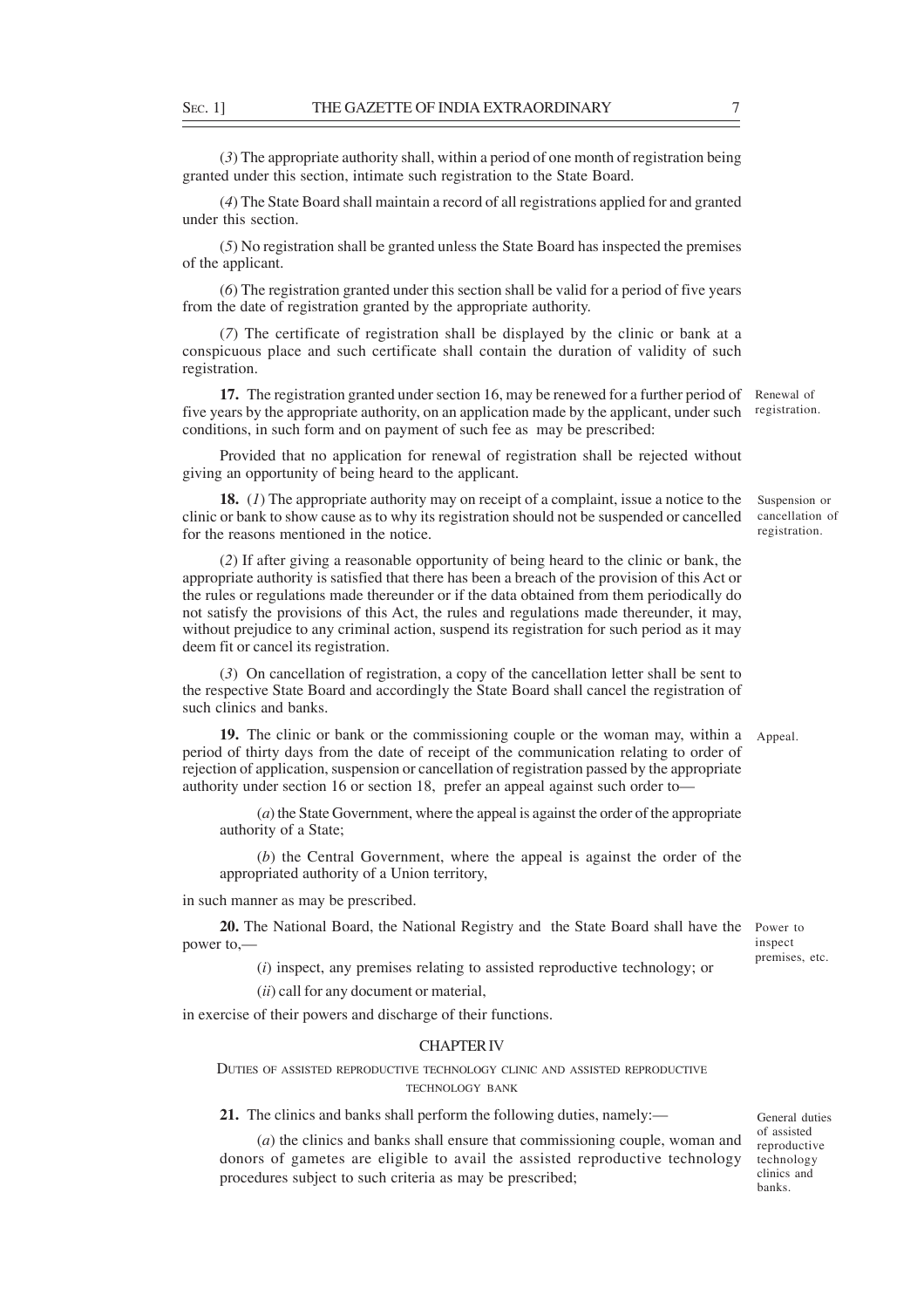(*b*) the clinics shall obtain donor gametes from the banks and such banks shall ensure that the donor has been medically tested for such diseases as may be prescribed;

(*c*) the clinics shall—

(*i*) provide professional counselling to commissioning couple and woman about all the implications and chances of success of assisted reproductive technology procedures in the clinic;

(*ii*) inform the commissioning couple and woman of the advantages, disadvantages and cost of the procedures, their medical side effects, risks including the risk of multiple pregnancy; and

(*iii*) help the commissioning couple or woman to arrive at an informed decision on such matters that would most likely be the best for the commissioning couple;

(*d*) the clinics shall make commissioning couple or woman, aware of the rights of a child born through the use of assisted reproductive technology;

(*e*) the clinics and banks shall ensure that information about the commissioning couple, woman and donor shall be kept confidential and the information about treatment shall not be disclosed to anyone except to the database to be maintained by the National Registry, in a medical emergency at the request of the commissioning couple to whom the information relates, or by an order of a court of competent jurisdiction;

(*f*) every clinic and every bank shall maintain a grievance cell in respect of matters relating to such clinics and banks and the manner of making a compliant before such grievance cell shall be such as may be prescribed;

(*g*) the clinics shall apply the assisted reproductive technology services,—

(*i*) to a woman above the age of twenty-one years and below the age of fifty years;

(*ii*) to a man above the age of twenty-one years and below the age of fifty-five years;

(*h*) the clinics shall issue to the commissioning couple or woman a discharge certificate stating details of the assisted reproductive technology procedure performed on the commissioning couple or woman;

(*i*) all clinics and banks shall co-operate and make available their premises for physical inspection by the National Board, National Registry and State Boards;

(*j*) all clinics and banks shall provide all information related to—

(*i*) enrolment of the commissioning couple, woman and gamete donors;

(*ii*) the procedure being undertaken; and

(*iii*) outcome of the procedure, complications, if any, to the National Registry periodically, in such manner as may be prescribed.

**22.** (*1*) The clinic shall not perform any treatment or procedure without—

(*a*) the written informed consent of all the parties seeking assisted reproductive technology;

(*b*) an insurance coverage of such amount as may be prescribed for a period of twelve months in favour of the oocyte donor by the commissioning couple or woman from an insurance company or an agent recognised by the Insurance Regulatory and Development Authority established under the provisions of the Insurance Regulatory and Development Authority Act, 1999.

Written informed consent.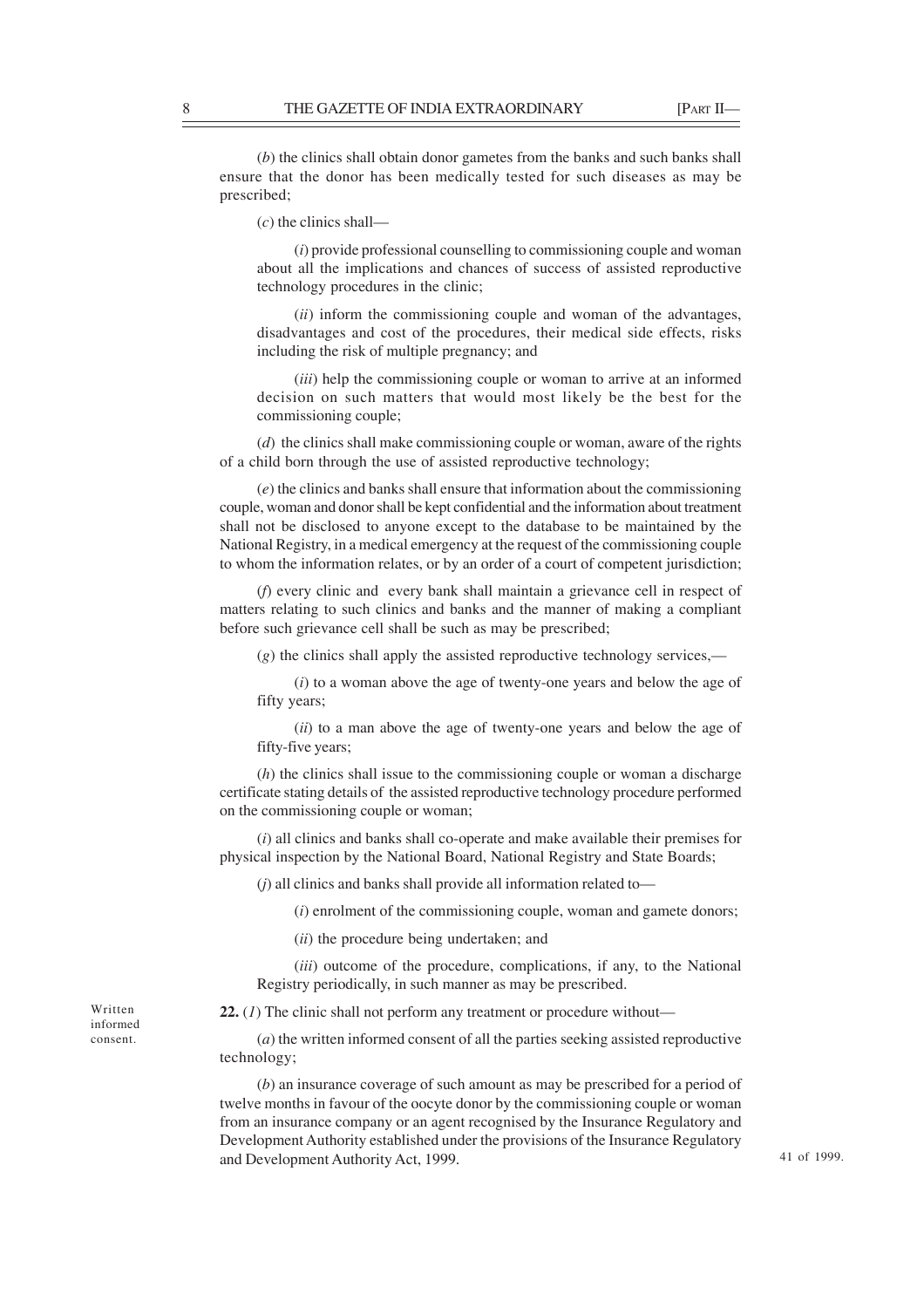(*2*) The clinics and banks shall not cryo-preserve any human embryos or gamete, without specific instructions and consent in writing from all the parties seeking assisted reproductive technology, in case of death or incapacity of any of the parties.

(*3*) The clinic shall not use any human reproductive material, except in accordance with the provisions of this Act to create a human embryo or use an *in-vitro* human embryo for any purpose without the specific consent in writing of all the concerned persons to whom the assisted reproductive technology relates.

(*4*) Any of the commissioning couple may withdraw his or her consent under sub-section  $(1)$ , any time before the human embryos or the gametes are transferred to the concerned woman's uterus.

*Explanation.*—For the purposes of this section, the expressions—

(*i*) "cryo-preserve" means the freezing and storing of gametes, zygotes, embryos, ovarian and testicular tissues;

(*ii*) "insurance" means an arrangement by which a company, individual or commissioning couple undertake to provide a guarantee of compensation for specified loss, damage, complication or death of oocyte donor during the process of oocyte retrieval; and

(*iii*) "parties" includes the commissioning couple or woman and the donor.

23. The duties of clinics and banks while keeping the records relating to such clinics Duties of and banks are as under:—

(*a*) all clinics and banks shall maintain detailed records of all donor's oocytes, sperm or embryos used or unused, the manner and technique of their use in such manner as may be prescribed;

assisted reproductive technology clinics and banks to keep accurate

(b) all clinics and banks shall, as and when the National Registry is established, records. submit by online,—

(*i*) all information available with them in regard to progress of the commissioning couple or woman; and

(*ii*) information about number of donors (sperm and oocyte), screened, maintained and supplied and the like to the National Registry within a period of one month from the date of receipt of such information;

(*c*) the records maintained under clause (*a*) shall be maintained for at least a period of ten years, upon the expiry of which the clinic and bank shall transfer the records to a central database of the National Registry:

Provided that if any criminal or other proceedings are instituted against any clinics or banks, the records and all other documents of such clinics and banks shall be preserved till the final disposal of such proceedings;

(*d*) in the event of the closure of any clinic or bank before the expiry of the period of ten years under clause (*c*), such clinic or bank shall immediately transfer the records to the central database of the National Registry; and

(*e*) all such records shall, at all reasonable times, be made available for inspection to the National Board or the National Registry or the State Board or to any other person authorised by the National Board in this behalf.

24. While using human gametes and embryos, the duties to be performed by the Duties of clinics and banks shall be as under:—

assisted reproductive technology clinics using human gametes and

(*a*) the clinics shall retrieve oocytes in such manner as may be specified by regulations;

(*b*) not more than three oocytes or embryos may be placed in the uterus of a woman during the treatment cycle in such manner as may be specified by regulations; embryos.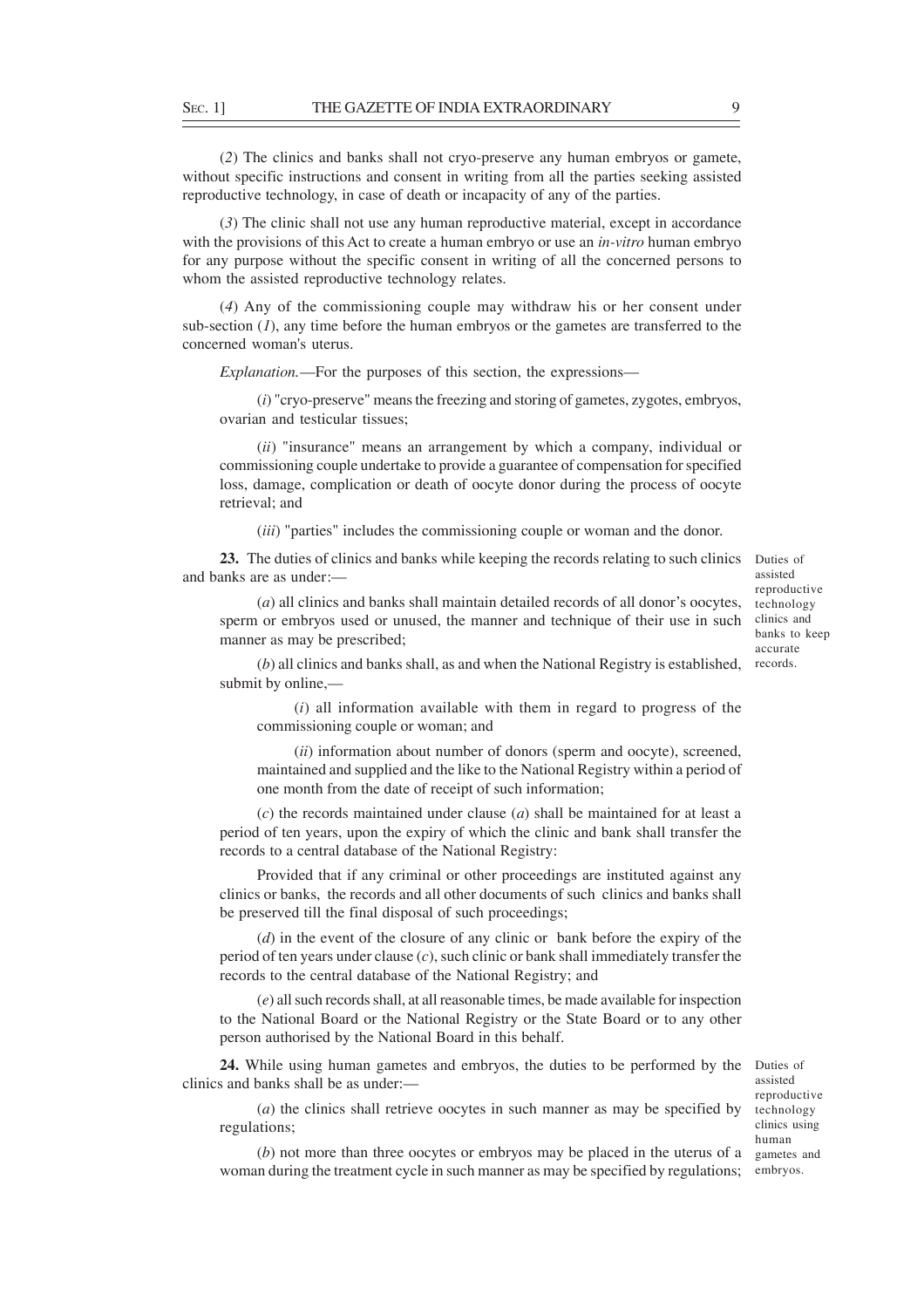57 of 1994.

(*c*) a woman shall not be treated with gametes or embryos derived from more than one man or woman during any one treatment cycle;

(*d*) a clinic shall never mix semen from two individuals for the procedures specified under this Act;

(*e*) the embryos shall not be split and used for twinning to increase the number of available embryos;

(*f*) the collection of gametes posthumously shall be done only if prior consent of the commissioning couple is available in such manner as may be prescribed;

(*g*) the clinic shall not use ovum that are derived from a foetus, in any process of *in-vitro* fertilisation; and

(*h*) such other duties as may be prescribed.

*Explanation.*—For the purposes of this section, the expression—

(*i*) "fertilisation" means the penetration of the ovum by the spermatozoon and fusion of genetic materials resulting in the development of a zygote; and

(*ii*) "foetus" means a human organism during the period of its development beginning on the fifty-seventh day following fertilisation and ending at birth or abortion.

**25.** (*1*) The Pre-implantation Genetic testing shall be used to screen the human embryo for known, pre-existing, heritable or genetic diseases only.

(*2*) The donation of an embryo after Pre-implantation Genetic Diagnosis to an approved research laboratory for research purposes shall be done only-—

(*a*) with the approval of the commissioning couple or woman; and

(*b*) when the embryo suffers from pre-existing, heritable, life-threatening or genetic diseases.

(*3*) The National Board may lay down such other conditions as it deems fit in the interests of the Pre-implantation Genetic testing.

*Explanation.*—For the purposes of this section, the expression—

(*i*) "Pre-implantation Genetic Diagnosis" means the genetic diagnosis when one or both genetic parents has a known genetic abnormality and testing is performed on an embryo to determine if it also carries a genetic abnormality; and

(*ii*) "Pre-implantation Genetic testing" means a technique used to identify genetic defects in embryos created through *in-vitro* fertilisation before pregnancy.

Sex selection.

**26.** (*1*) Subject to the provisions of the Pre-conception and Pre-natal Diagnostic Techniques (Prohibition of Sex Selection) Act, 1994, the clinic shall not offer to provide a couple or woman with a child of a pre-determined sex.

(*2*) It is prohibited for anyone to do any act, at any stage, to determine the sex of the child to be born through the process of assisted reproductive technology to separate, or yield fractions enriched in sperm of X or Y variations.

(*3*) A person shall not knowingly provide, prescribe or administer anything that shall ensure or increase the probability that an embryo shall be of a particular sex, or that shall identify the sex of an *in-vitro* embryo, except to diagnose, prevent or treat a sex-linked disorder or disease.

Sourcing of gametes by assisted reproductive technology banks.

**27.** (*1*) The screening of gamete donors, the collection, screening and storage of semen; and provision of oocyte donor, shall be done only by a bank registered as an independent entity under the provisions of this Act.

Preimplantation Genetic Diagnosis.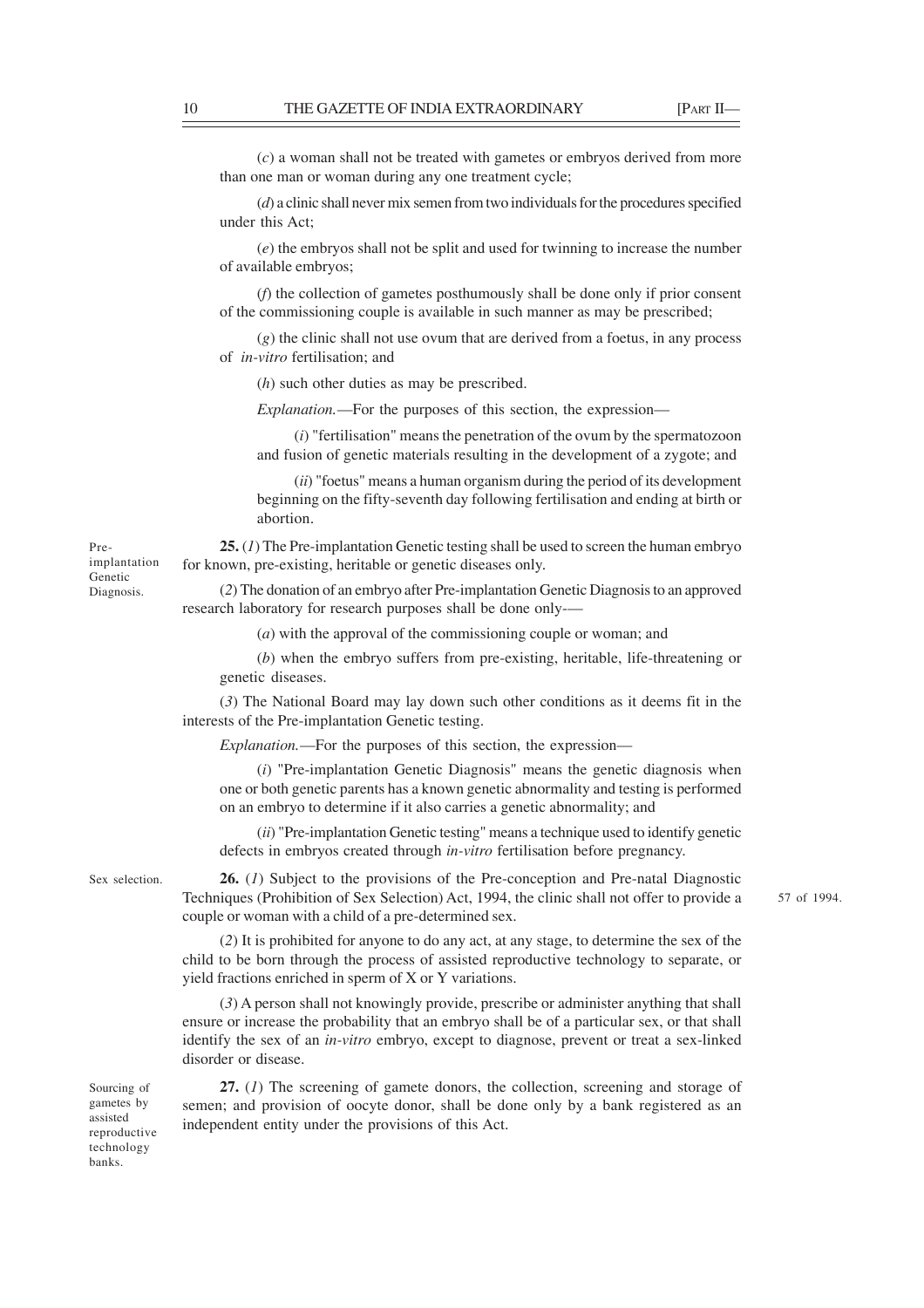(*2*) The banks shall—

(*a*) obtain semen from males between twenty-one years of age and fifty-five years of age, both inclusive;

(*b*) obtain oocytes from females between twenty-three years of age and thirty-five years of age; and

(*c*) examine the donors for such diseases, as may be prescribed.

(*3*) A bank shall not supply the sperm or oocyte of a single donor to more than one commissioning couple.

(*4*) An oocyte donor shall donate oocytes only once in her life and not more than seven oocyte shall be retrieved from the oocyte donor.

(*5*) All unused oocytes shall be preserved by the banks for use on the same recipient, or given for research to an organisation registered under this Act after seeking written consent from the commissioning couple.

(*6*) A bank shall obtain all necessary information in respect of a sperm or oocyte donor, including the name, Aadhaar number as defined in clause (*a*) of section 2 of the Aadhaar (Targeted Delivery of Financial and other Subsidies, Benefits and Services) Act, 2016, address and any other details of such donor, in such manner as may be prescribed, and shall undertake in writing from such donor about the confidentiality of such information.

*Explanation.*—For the purposes of this section, the expressions—

(*i*) "retrieval" means a procedure of removing oocytes from the ovaries of a woman;

(*ii*) "screening" means the genetic test performed on embryos produced through *in-vitro* fertilisation.

**28.** (*1*) The standards for the storage and handling of gametes, gonadal tissues and human embryos in respect of their security, recording and identification shall be such as may be prescribed.

handling of human gametes and embryos.

Storage and

(*2*) The gamete of a donor or embryo shall be stored for a period of not more than ten years and at the end of such period such gamete or embryo shall be allowed to perish or be donated to a research organisations registered under this Act for research purposes with the consent of the commissioning couple or individual, in such manner as may be prescribed.

**29.** The sale, transfer or use of gametes, zygotes and embryos, or any part thereof or information related thereto, directly or indirectly to any party within or outside India shall be prohibited except in the case of transfer of own gametes and embryos for personal use with the permission of the National Board.

*Explanation.*—For the purposes of this section, the expression "zygote" means the fertilised oocyte prior to the first cell division.

**30.** (*1*) The use of any human gametes and embryos or their transfer to any country outside India for research shall be absolutely prohibited.

(*2*) The research on human gamete or embryo within India shall be performed in such manner as may be prescribed.

**31.** (*1*) The child born through assisted reproductive technology shall be deemed to be a biological child of the commissioning couple and the said child shall be entitled to all the rights and privileges available to a natural child only from the commissioning couple under any law for the time being in force.

(*2*) A donor shall relinquish all parental rights over the child or children which may be born from his or her gamete.

Restriction on sale, etc., of human gametes, zygotes and embryos.

Research on human gametes and embryos.

Rights of child born through assisted reproductive technology.

18 of 2016.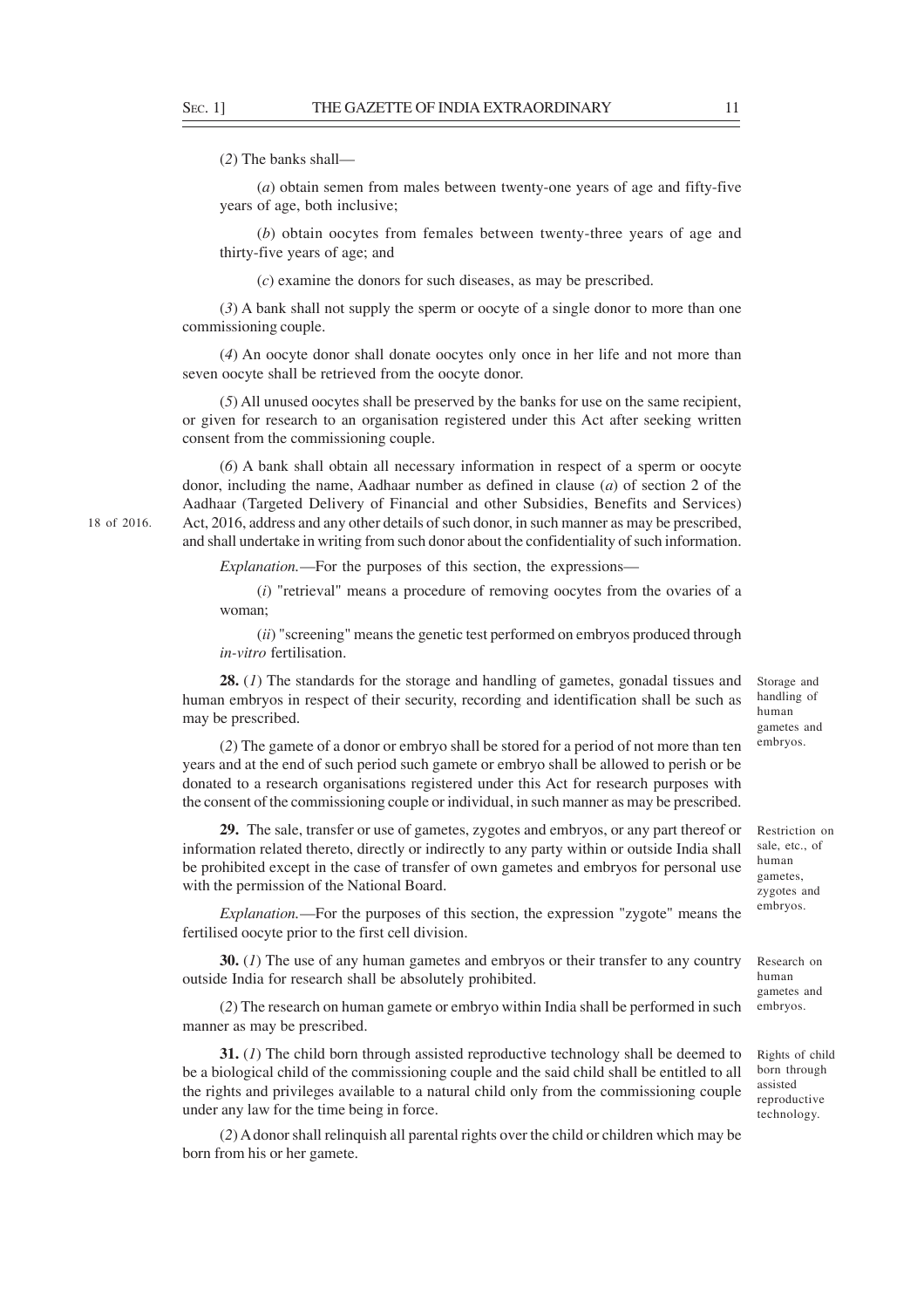### CHAPTER V

#### OFFENCES AND PENALTIES

**32.** (*1*) The clinic, or bank or agent thereof, shall not issue, publish, distribute, communicate or cause to be issued, published, distributed or communicated any advertisement in any manner including internet, regarding facilities of sex selective assisted reproductive technology.

(*2*) Whoever contravenes the provisions of sub-section (*1*) shall be punishable with imprisonment for a term which shall not be less than five years but may extend to ten years or with fine which shall not be less than ten lakh rupees but may extend to twenty-five lakh rupees or with both.

**33.** (*1*) Any medical geneticist, gynaecologist, registered medical practitioner or any person shall not—

(*a*) abandon, disown or exploit or cause to be abandoned, disowned or exploited in any form the child or children born through assisted reproductive technology;

(*b*) sell human embryos or gametes, run an agency, a racket or an organisation for selling, purchasing or trading in human embryos or gametes;

(*c*) import or help in getting imported in whatsoever manner, the human embryos or human gametes;

(*d*) exploit the commissioning couple, woman or the gamete donor in any form;

(*e*) transfer human embryo into a male person or an animal;

(*f*) sell any human embryo or gamete for the purpose of research; or

(*g*) use any intermediates to obtain gamete donors or purchase gamete donors.

(2) Whoever contravenes the provisions of clauses (*a*) to (*g*) of sub-section (*I*), shall be punishable with a fine which shall not be less than five lakh rupees but may extend to ten lakh rupees for the first contravention and for subsequent contravention, shall be punishable with imprisonment for a term which shall not be less than three years but may extend to eight years and with fine which shall not be less than ten lakh rupees but may extend to twenty lakh rupees.

**34.** Whoever contravenes any of the provisions of this Act or any rules made thereunder, for which no penalty has been provided in this Act shall be punishable as per sub-section (*2*) of section 33.

**35.** (*1*) No court shall take cognizance of any offence punishable under this Act, save on a complaint made by the National Board or the State Board or by an officer authorised by it.

(*2*) No court inferior to that of a Metropolitan Magistrate or a Judicial Magistrate of the first class shall try any offence punishable under this Act.

**36.** Notwithstanding anything contained in the Code of Crimincal Procedure, 1973, all the offences under this Act shall be cognizable and bailable.

Offences to be cognizable and bailable.

Offences by clinics or banks.

**37.** (*1*) Where an offence under this Act has been committed by any clinic or bank, the executive head of such clinic or bank shall be deemed to be guilty of an offence and shall be liable to be proceeded against and punished accordingly unless he proves that the offence was committed without his knowledge or that he had exercised all due diligence to prevent the commission of such offence.

is provided. Cognizance of offences.

Sex selective assisted reproductive technology.

Offences and penalties.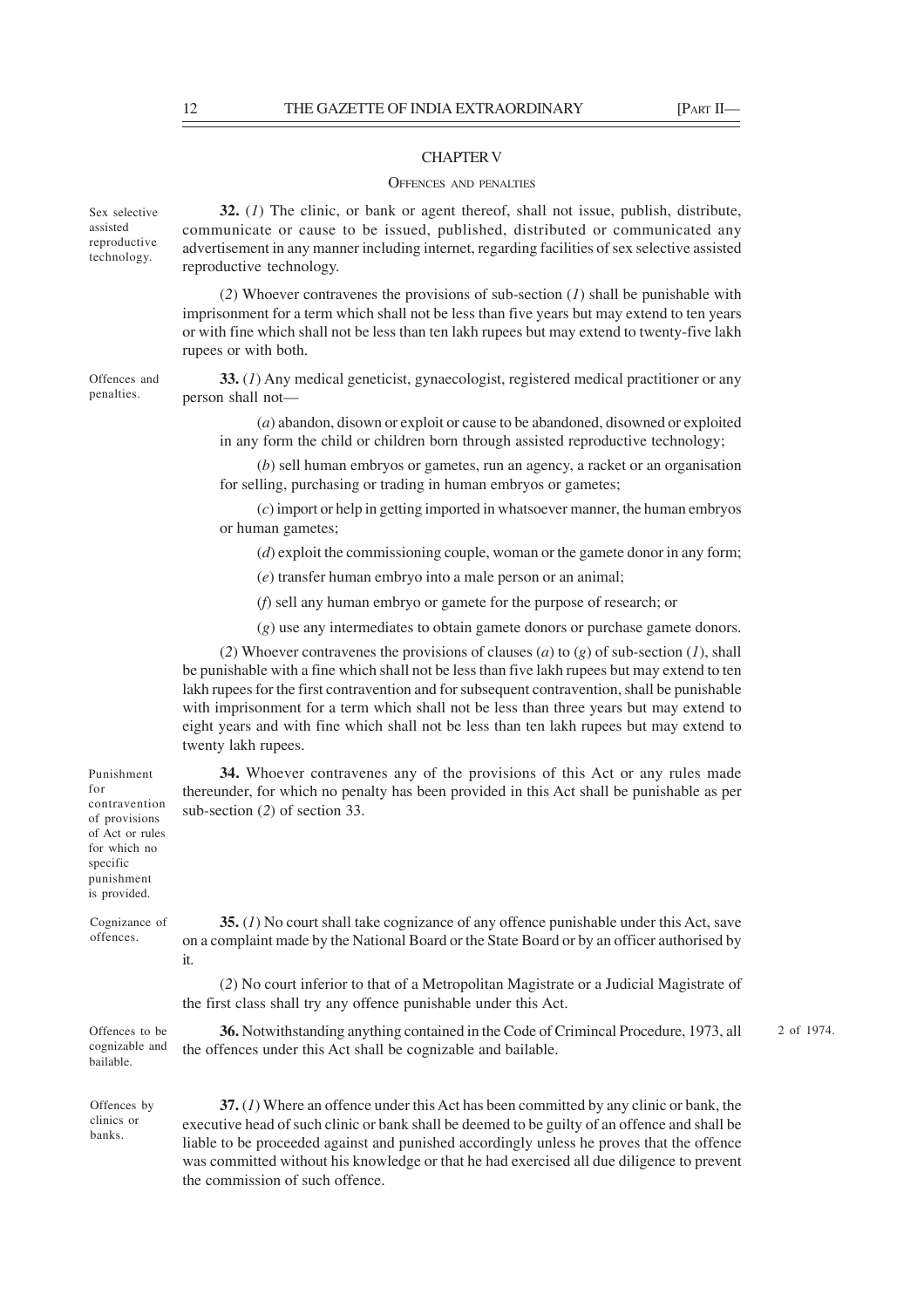(*2*) Notwithstanding anything contained in sub-section (*1*), where an offence under this Act has been committed by any clinic or bank and it is proved that the offence has been committed with the consent or connivance of, or is attributable to any neglect on the part of any officer, other than the executive head of the clinic or bank, such officer shall also be deemed to be guilty of that offence and shall be liable to be proceeded against and punished accordingly.

### CHAPTER VI

## **MISCELLANEOUS**

**38.** (*1*) The Central Government may, from time to time issue to the National Board, the Power of National Registry and the appropriate authority with respect to the Union territory, such directions as it may think necessary in the interest of the sovereignty and integrity of India, security of the State, friendly relation with foreign States, public order, decency or morality.

(*2*) Without prejudice to the foregoing provisions of this Act, the National Board, the National Registry and the appropriate authority shall, in exercise of its powers or the performance of its functions under this Act, be bound by such directions on questions of policy as the Central Government or the State Government, as the case may be, may give in writing to it from time to time:

Provided that the National Board shall, as far as practicable, be given an opportunity to express its views before any direction is given under sub-section (*1*).

(*3*) If any dispute arises between the Central Government and the National Board as to whether a question is or is not a question of policy, the decision of the Central Government shall be final.

**39.** (*1*) The State Government may, from time to time issue to the State Board and to the appropriate authority with respect to the State Government such directions as it may think necessary in the interest of the sovereignty and integrity of India, security of the State, friendly relation with foreign States, public order, decency or morality.

(*2*) Without prejudice to the foregoing provisions of this Act, the State Board and the appropriate authority shall, in exercise of its powers or the performance of its functions under this Act, be bound by such directions on questions of policy as the State Government may give in writing to it from time to time:

Provided that the State Board and the appropriate authority shall, as far as practicable, be given an opportunity to express its views before any direction is given under sub-section (*1*).

(*3*) If any dispute arises between the State Government and the State Board as to whether a question is or is not a question of policy, the decision of the State Government shall be final.

**40.** (*1*) If the National Board, the National Registry or the State Board has reason to Power to believe that an offence under this Act has been or is being committed at any facility using assisted reproductive technology, such Board or any officer authorised in this behalf may, subject to such rules as may be prescribed, enter and search at all reasonable times with such assistance, if any, as such Board or officer considers necessary, such facility using assisted reproductive technology and examine any record, register, document, book, pamphlet, advertisement or any other material object found therein and seize the same, if the said Board has reason to believe that it may furnish evidence of the commission of an offence punishable under this Act.

(*2*) The provisions of the Code of Criminal Procedure, 1973, relating to searches and seizures shall, so far as may be, apply to every search or seizure made under this Act.

**41.** No suit, prosecution or other legal proceeding shall lie against the Central Government or the State Government or the National Board or the National Registry or the State Board or the appropriate authority or any other officer authorised by the Central

Central Government to issue directions to National Board, National Registry and appropriate authority.

Power of State Government to issue directions to State Board, etc.

search and seize records, etc.

Protection of action taken in good faith.

2 of 1974.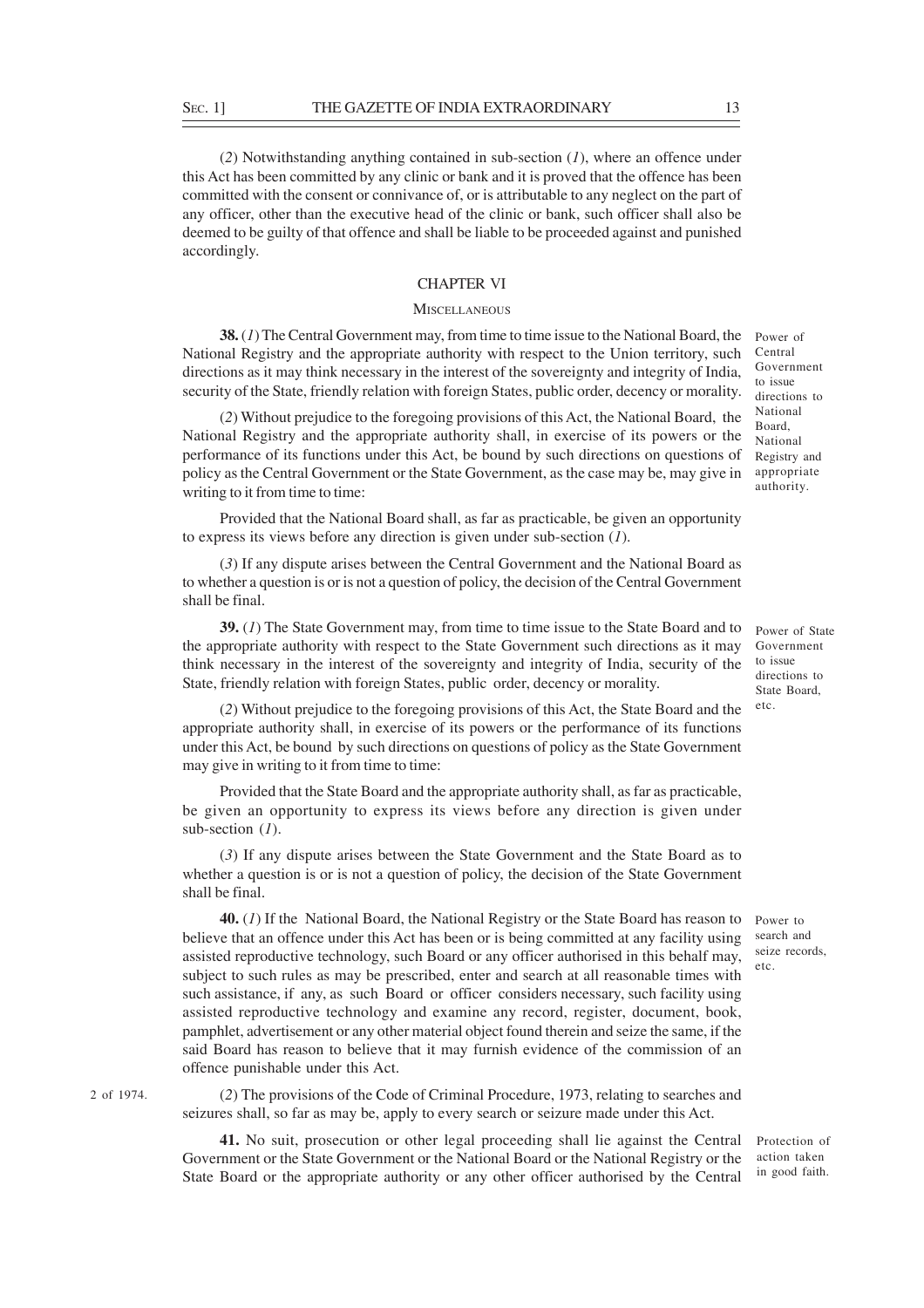Government or the State Government or the National Board or the National Registry or the State Board or the appropriate authority for anything which is done in good faith or intended to be done in pursuance of the provisions of this Act or the rules or regulations made thereunder.

**42.** (*1*) The Central Government may by notification make rules for carrying out the provisions of this Act.

(*2*) In particular, and without prejudice to the generality of the foregoing power, such rules may provide for—

(*a*) the other powers and functions of the National Board under clause (*g*) of section 5:

(*b*) the other powers and functions of the State Board under clause (*b*) of sub-section (*2*) of section 8;

(*c*) the terms of office and other conditions of service of scientific, technical and other employees of the National Registry under section 10;

(*d*) the other functions of the National Registry under clause (*d*) of section 11;

(*e*) the other functions of the appropriate authority under clause (*h*) of section 13;

(*f*) the other powers to be exercised by the appropriate authority under clause (*d*) of sub-section (*1*) of section 14;

(*g*) the format for granting of licences to the clinic or bank by the appropriate authority under sub-section (*2*) of section 14;

(*h*) the form and manner in which an application shall be made for registration and fee payable thereof under sub-section (*2*) of section 15;

(*i*) the facilities and equipments to be provided and maintained by the clinics and banks under sub-section (*4*) of section 15;

(*j*) the conditions, form and fee for application of renewal of the registration of clinic or bank under section 17;

(*k*) the manner in which an appeal may be preferred to the State Government or the Central Government under section 19;

(*l*) the criteria for availing the assisted reproductive technology procedures under clause (*a*) of section 21;

(*m*) the medical examination of the diseases with respect to which the donor shall be tested under clause (*b*) of section 21;

(*n*) the manner of making a complaint before a grievance cell and the mechanism adopted by the clinic under clause (*f*) of section 21;

(*o*) the manner of providing information by the clinics and banks to the National Registry under clause (*j*) of section 21;

(*p*) the amount of insurance coverage for oocyte donor under clause (*b*) of sub-section (*1*) of section 22;

(*q*) the manner of maintaining the records by the clinics and banks under clause (*a*) of section 23;

(*r*) the manner of collection of gametes posthumously under clause (*f*) of section 24;

(*s*) the other duties of clinics under clause (*h*) of section 24;

(*t*) the examination of the donors by the assisted reproductive technology banks for diseases under clause (*c*) of sub-section (*2*) of section 27;

Power to make rules.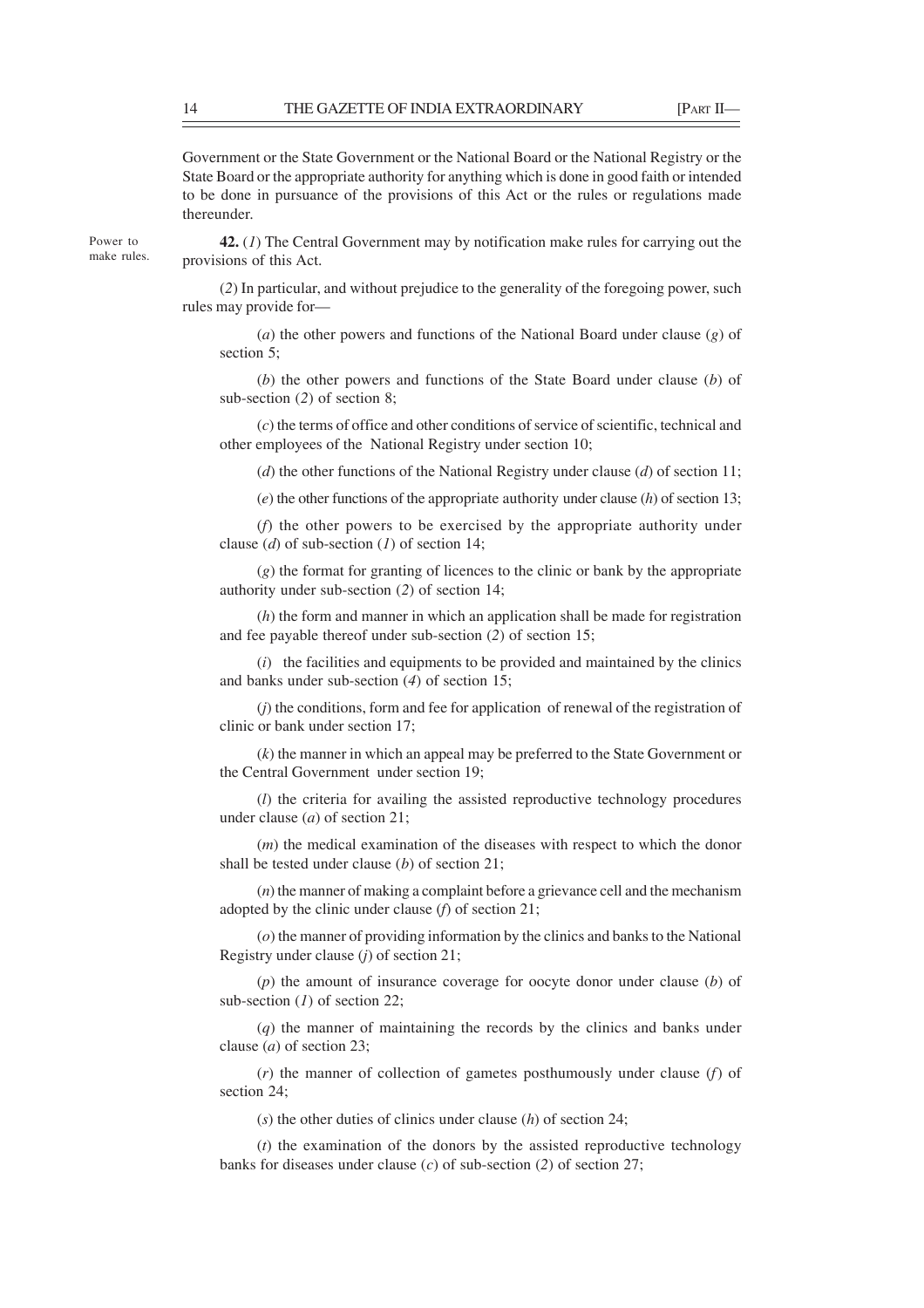(*u*) the manner of obtaining information in respect of a sperm or oocyte donor by a bank under sub-section (*6*) of section 27;

(*v*) the standards for the storage and handling of gametes, human embryos in respect of their security, recording and identification under sub-section (*1*) of section 28;

(*w*) the manner of obtaining the consent of the commissioning couple or individual for perishing or donating the gametes of a donor or embryo under sub-section (*2*) of section 28;

(*x*) the manner of performing research on human gametes or embryo within India under sub-section (*2*) of section 30;

(*y*) the manner of entry and search by the National Board, the National Registry or the State Board or any officer authorised by it under sub-section (*1*) of section 40;

(*z*) any other matter which is to be, or may be prescribed, or in respect of which provision is to be made by rules.

**43.** (*1*) The National Board may, with the prior approval of the Central Government, by notification make regulations consistent with this Act and the rules made thereunder to carry out the provisions of the Act; Power to make regulations.

(*2*) In particular, and without prejudice to the generality of the foregoing power, such regulations may provide for—

(*a*) the manner of retrieving the oocytes under clause (*a*) of section 24;

(*b*) the manner of placing the oocytes or embryos in the uterus of a woman under clause (*b*) of section 24; and

(*c*) any other matter which is required to be, specified by regulations or in respect of which provision is to be made by regulations.

**44.** Every rule or regulation made and notification issued under this Act shall be laid, as soon as may be after it is made or issued, before each House of Parliament, while it is in session, for a total period of thirty days which may be comprised in one session or in two or more successive sessions, and if, before the expiry of the session immediately following the session or the successive sessions aforesaid, both Houses agree in making any modification in the rules or regulations or notifications, as the case may be or both Houses agree that the rules or regulations or notifications, as the case may be, should not be made or issued, such rules or regulations or notifications, as the case may be, shall thereafter have effect only in such modified form or be of no effect, as the case may be; so, however, that any such modification or annulment shall be without prejudice to the validity of anything previously done under that rule or regulation or notification, as the case may be.

**45.** The provisions of this Act shall be in addition to, and not in derogation of, the provisions of the Pre-conception and Pre-natal Diagnostic Techniques (Prohibition of Sex Selection) Act, 1994 and the Clinical Establishment (Registration and Regulation) Act, 2010 or of any other law for the time being in force.

**46.** (*1*) If any difficulty arises in giving effect to the provisions of this Act, the Central Government may, by order published in the Official Gazette, make such provisions not inconsistent with the provisions of this Act as may appear to it to be necessary or expedient for removing the difficulty:

Laying of rules, regulations and notifications.

Application of other laws not barred.

Power to remove difficulties.

57 of 1994. 23 of 2010.